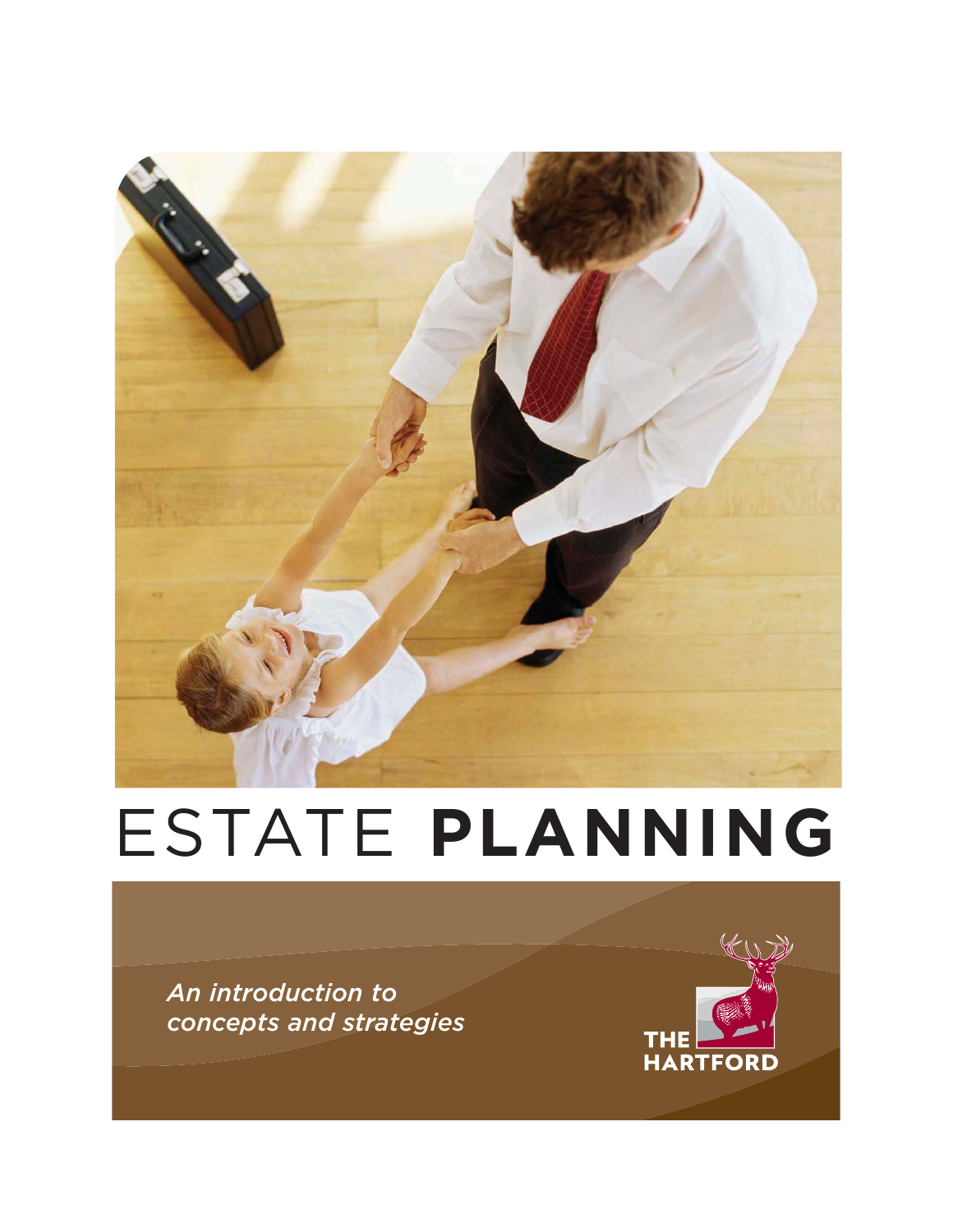

## Failing to plan is planning to fail

This cliché holds true for many things, but especially when it comes to your finances.

You've worked much of your life, invested wisely and was able to build a legacy. Surely, you don't want your wealth to fade away when you die. But without proper planning, your goals may be in sight, but remain out of reach.

That is why it is important to have a strong financial strategy, with a beginning, middle and end, and includes manageable short-term goals that can help you to achieve your longterm aims.

And no matter what stage you are living in your financial life, it is never too early, or too late, to learn about and consider the effects of your strategy's final component — wealth transfer. You need to think about your will, trusts, competency issues and transfer — tax consequences and the role they will play to help you successfully meet the financial goals of you and your family.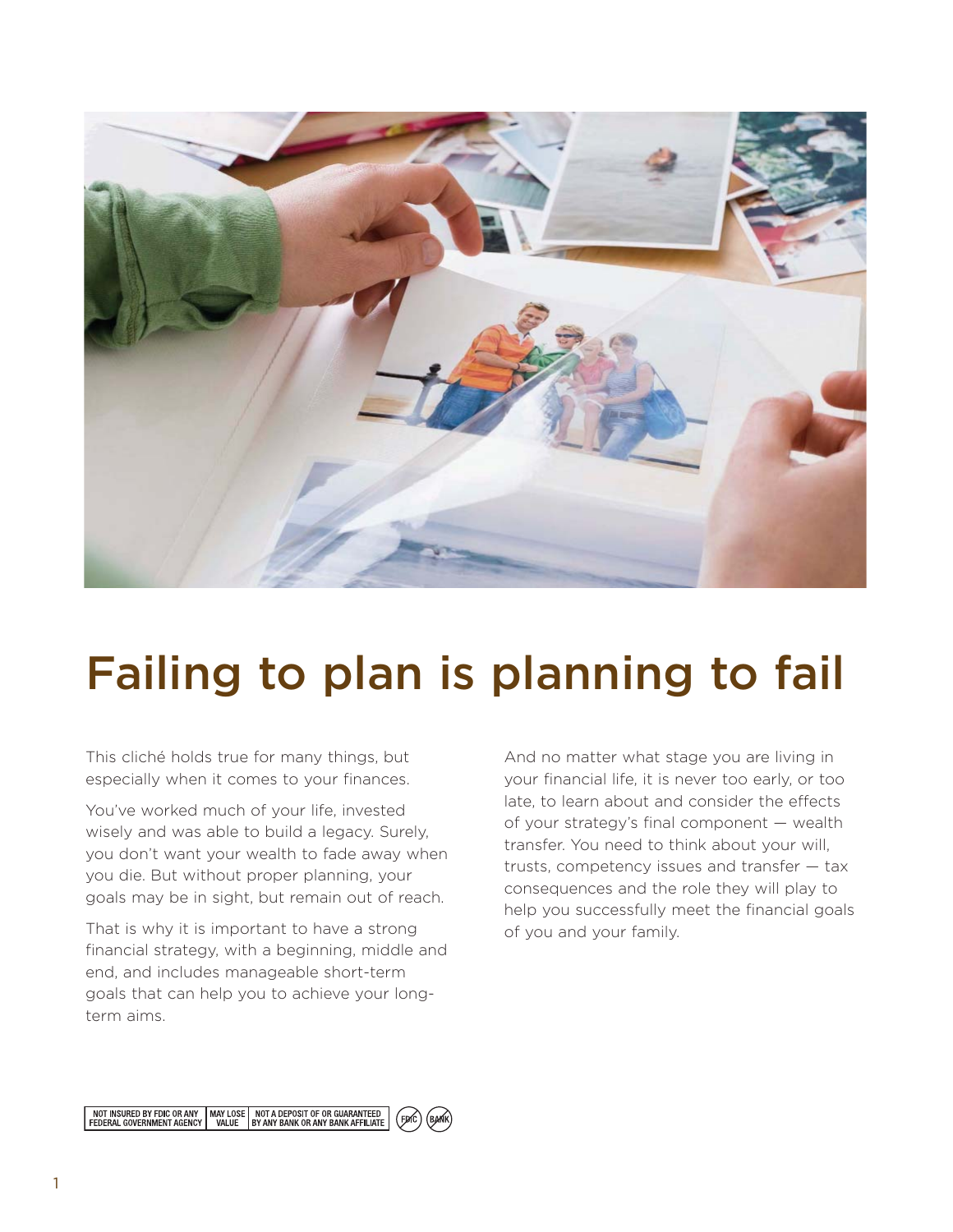## What is estate planning?

The objective of estate planning is to conserve and transfer your assets through a logical process that helps reduce legal entanglements and taxes while increasing the wealth transferred to your beneficiaries. Estate planning can include, but may not be limited to, any of the following:

- Will
- Trust
- Power of attorney
- Living will
- Life insurance or other funding source

A common misconception about estate planning is that it is only for the wealthy. While the wealthy may require more involved estate planning techniques, the process is beneficial to everyone who has assets to be transferred upon death. Depending on your age, family status and assets, the process could be:

- No more involved than establishing a will
- As complex as establishing and funding various trusts, and setting in place a variety of tax-reducing strategies

If you are a small-business owner, planning for your business is also an important process. Should business ownership be transferred to beneficiaries or new owners — perhaps current, key employees? Is there a current business continuation agreement in place? Is it funded? If so, how? Will the business assets be liquidated and distributed? Is there a ready market? How would selling the business while you are alive impact your estate?

#### **The New Tax Rules and Your Estate**

The Tax Relief, Unemployment Insurance Reauthorization and Job Creation Act of 2010 temporarily makes changes to estate, gift and generationskipping transfer (GST) taxes for 2011 and 2012. It is scheduled to expire at the start of 2013. Here are some highlights.

- Reunifies the estate and gift tax applicable exclusion amount to \$5 million
- The generation-skipping tax exemption is \$5 million
- The maximum rate for estate, gift and generation-skipping tax is 35%
- Provides a portability provision that makes any applicable exclusion amount remaining unused after the death of the first spouse available to the surviving spouse

If you have an estate valued over \$5 million and you fail to plan, your beneficiaries could receive a fraction of what you intended, depending on when your estate is transferred. An effective life insurance strategy can help your estate to transfer as you intend.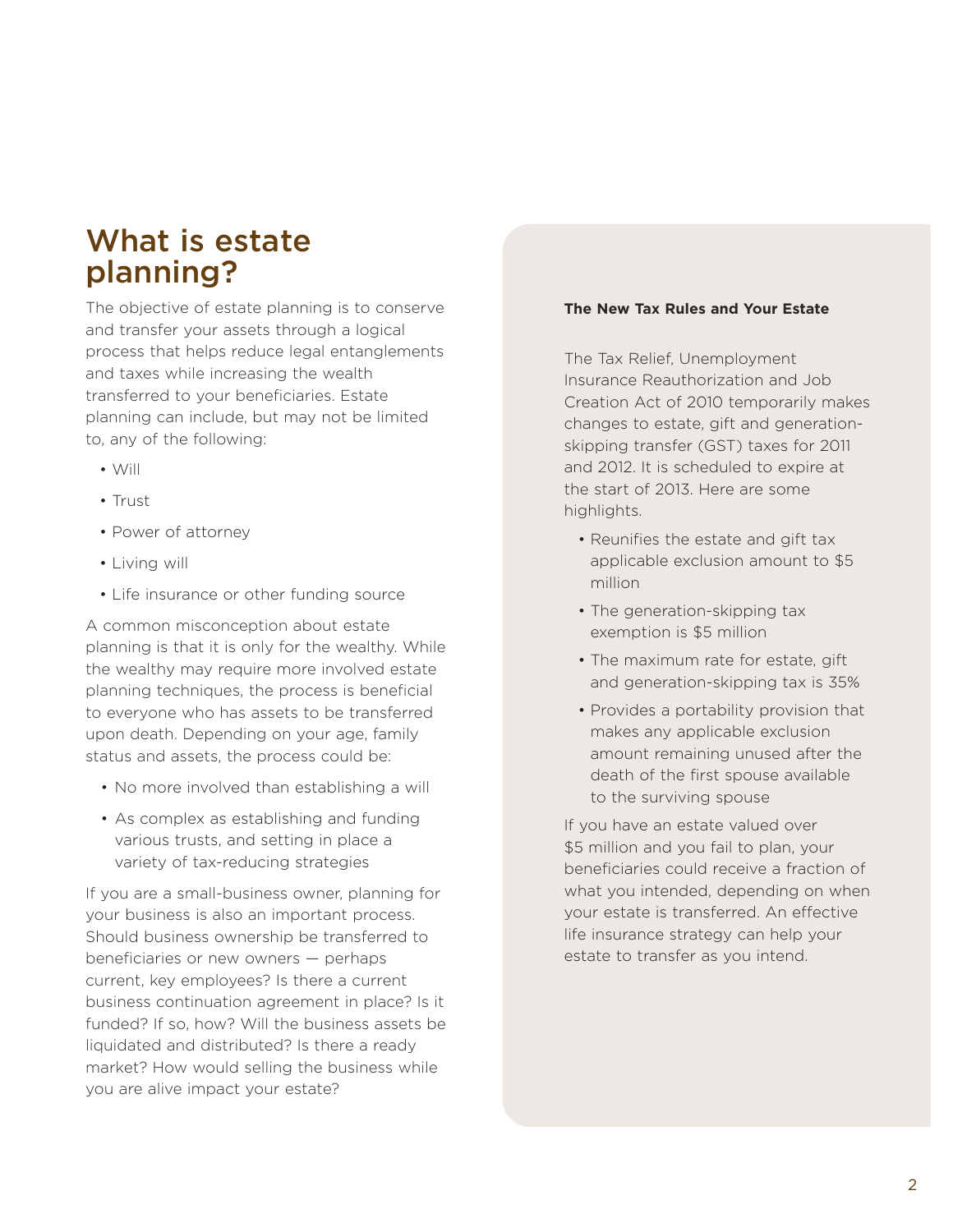

## Basic estate planning

Without a will, intestacy laws will determine the distribution of your assets. Such distribution may not be what you intend. Even with a will, your estate will go through the probate process. If you are a single person with assets of less than \$5 million dollars, consider establishing a simple will that distributes your assets as you choose, after debt obligations are satisfied. If you are married, many spouses write wills that leave all assets to each other and establish contingency plans if both husband and wife die simultaneously. Due to the unlimited marital deduction, a surviving spouse can inherit the entire estate without tax liability, depending on the date of death.

The surviving spouse must be a U.S. citizen to qualify for this deduction. If the surviving spouse is not a U.S. citizen, a special trust known as a Qualified Domestic Trust can be used. However, for 2011-2012, if more than \$5 million is bequeathed from either spouse's estate to someone other than the surviving spouse, then the estate could be subjected to an estate-tax liability. As with all matters of a tax or legal nature, be sure to consult with your own tax or legal counsel for advice. A B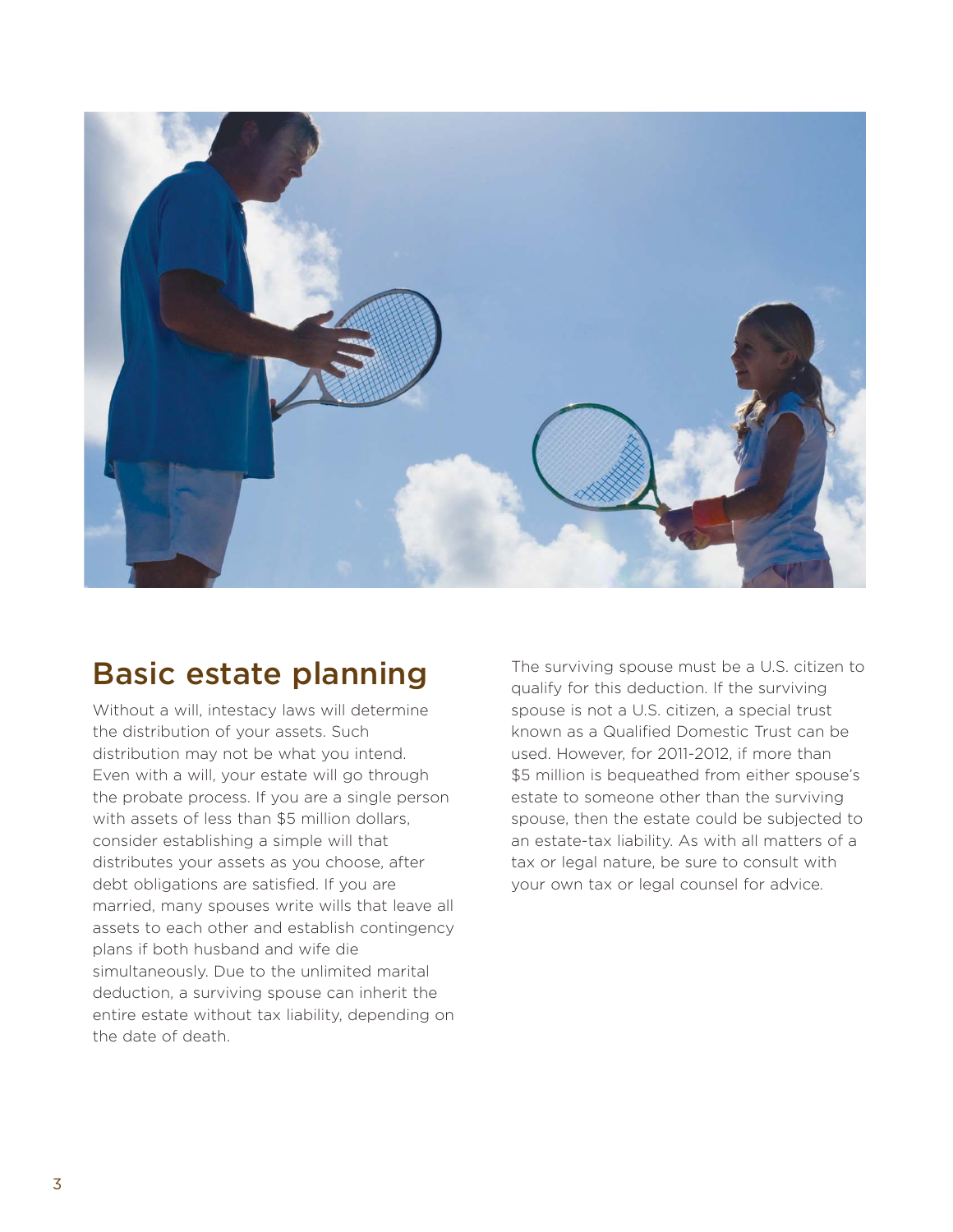If you have children, there are additional considerations you may want to discuss with your attorney such as your wishes for custody of any minors and what the child will receive through a potential inheritance and when. There are other personal considerations you may make when planning your estate, including creating a living will and naming a power of attorney for health care and financial decisions. A living will allows you to make decisions about prolonging your life through various means prior to a time when you may be incapable of making such decisions, relieving your family of the burden of making this decision. Naming a health care power of attorney or health care proxy places medical decisions in trusted hands.

A durable power of attorney is a written document authorizing another person (the "attorney in fact") to act on the principal's behalf. A power of attorney authorizes another individual to enter into and discharge virtually all legal obligations on behalf of the principal.

All wills require an executor. Often people name a family member as executor since such a person is familiar with the family's situation and may be more sensitive to its needs. However, naming a corporate executor may have advantages as well, including expert knowledge and objectivity. Many banks offer this service through their trust departments. You may also name co-executors. Many events can result in the need for updating an existing will. It is generally a good idea to regularly review your will with an attorney to determine whether any changes are needed.

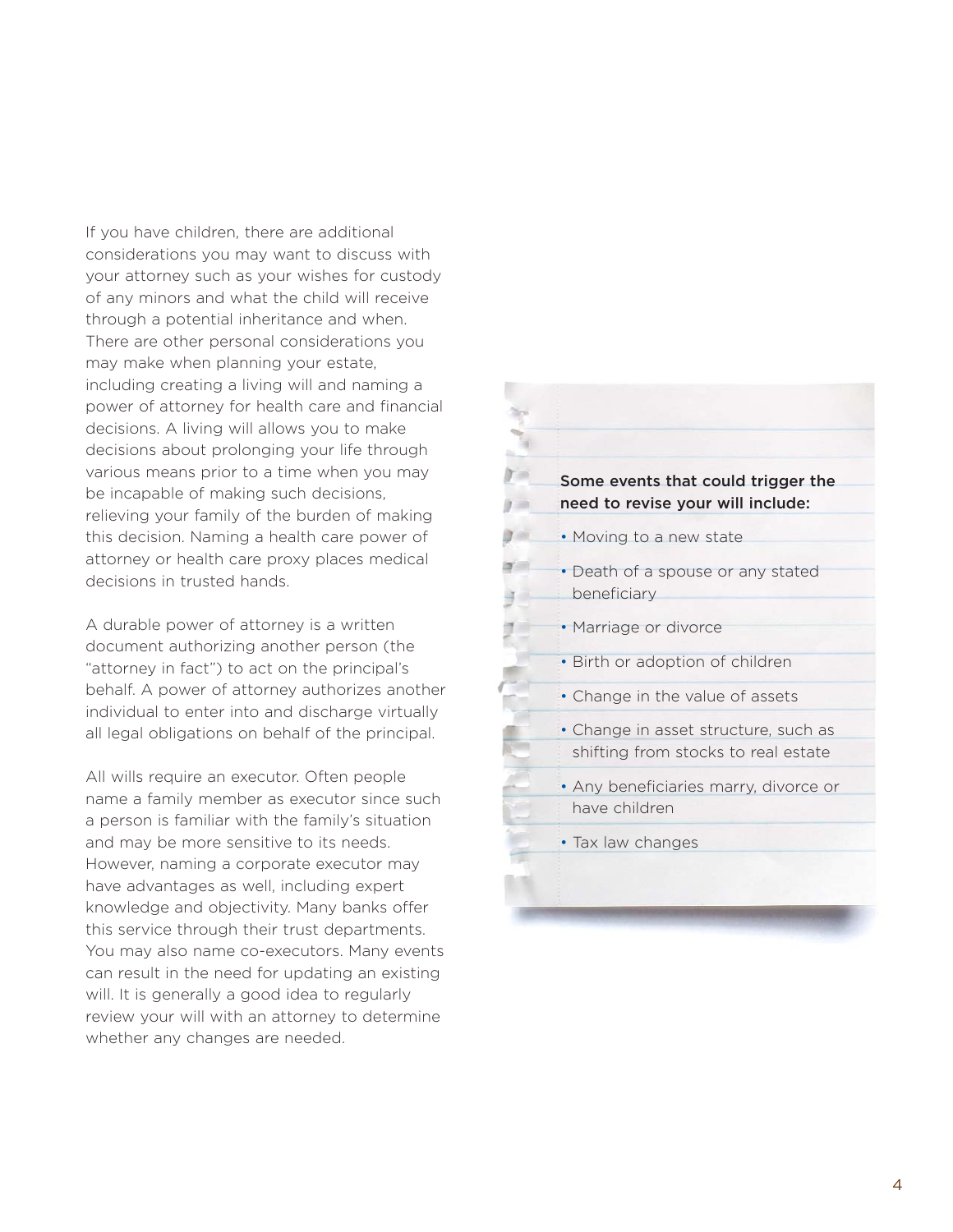### Advanced estate planning

Generally, more advanced estate planning is necessary if your assets total more than \$5 million, or whatever the current exclusion amount may be. Be aware that many people underestimate the size of their estates. Your estate includes all of your assets  $-$  both liquid and illiquid. This includes your investment portfolio, bank accounts, real estate, business interests, life insurance you own on your own life, qualified plan balances, IRAs, automobiles, jewelry and even collectibles. A proper estate review with a qualified financial professional can help ensure that any tax liability is not greater than you may perceive.

Depending on when you die, estate taxes could still consume up to 35% of your estate. An effective strategy now can save a lot of headaches later. For instance, without proper planning, your beneficiaries may be forced to liquidate assets, potentially at a loss. If there is an estate tax liability, it usually must be paid to the federal government within nine months of death, and state taxes are possibly due even sooner.

#### Some means of funding your estate tax bill include:

- *Cash on hand:* Some estates may have enough cash available to cover estate expenses.
- *Liquidating assets:* This could include such things as the sale of securities, real estate, collectibles or business assets.
- *Borrowing:* A loan may be secured to cover the expenses, buying time at the cost of interest.
- *Life insurance:* This option uses a portion of the estate now to pay life insurance premiums to provide the death benefit proceeds to cover estate liabilities.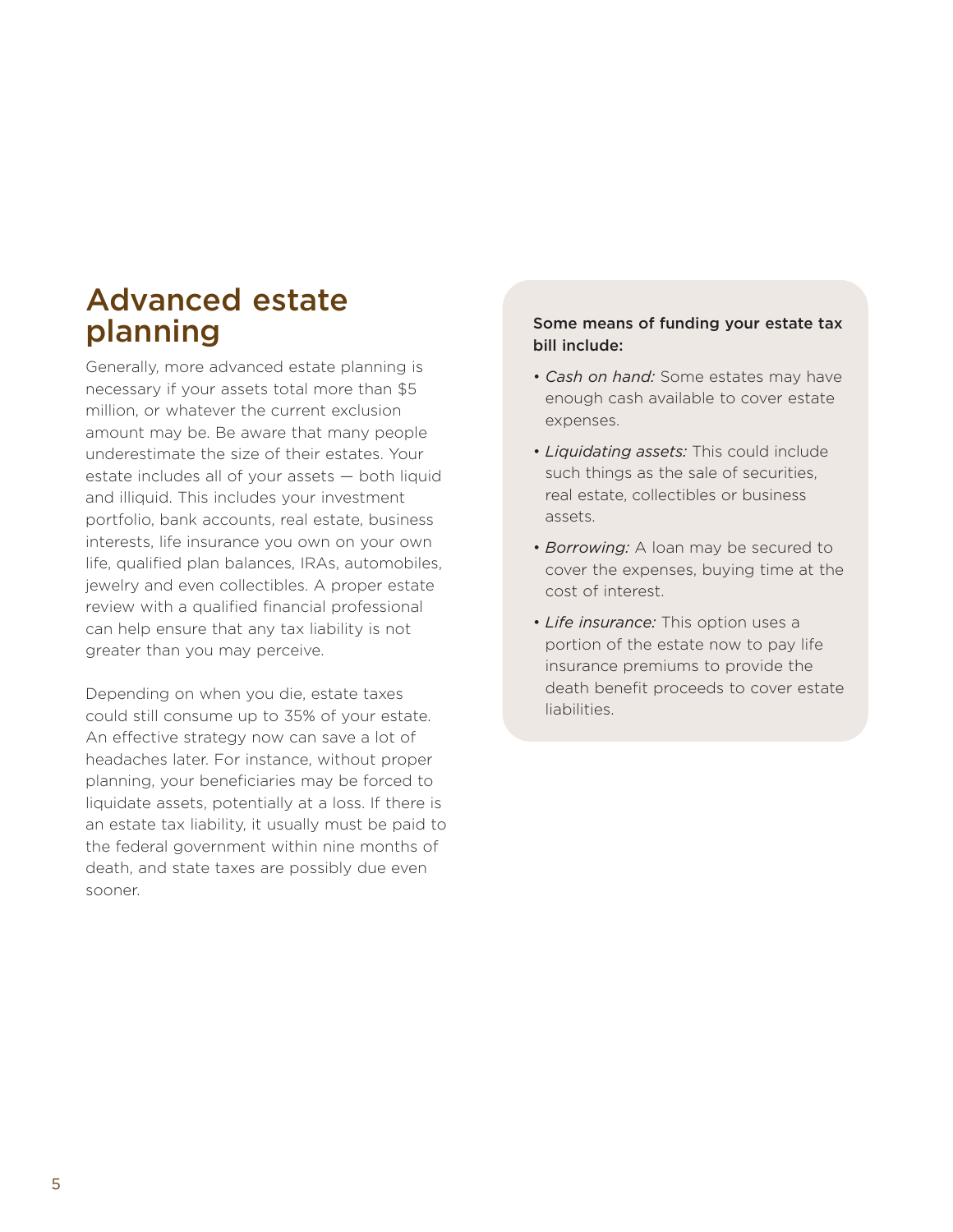

To determine and implement your best options, you may benefit from consulting a variety of professionals. Your estate planning team could include: an estate planning attorney, accountant and financial professional. Sometimes certain professionals can fulfill more than one role. The more involved the plan, the more help you will need.

Estate planning may involve strategies to:

- Effectively plan for and cover estate taxes and other expenses
- Reduce the size of your taxable estate
- Achieve a combination of both

For example, if you are required to take minimum distributions from an IRA, but do not need the income, an effective estate planning strategy could help you to "stretch" your IRA — extend its accumulation period — through restructuring. Your financial professional can help you explore this concept. Another, more common way of reducing the overall size of your taxable estate is through the use of trusts or by gifting.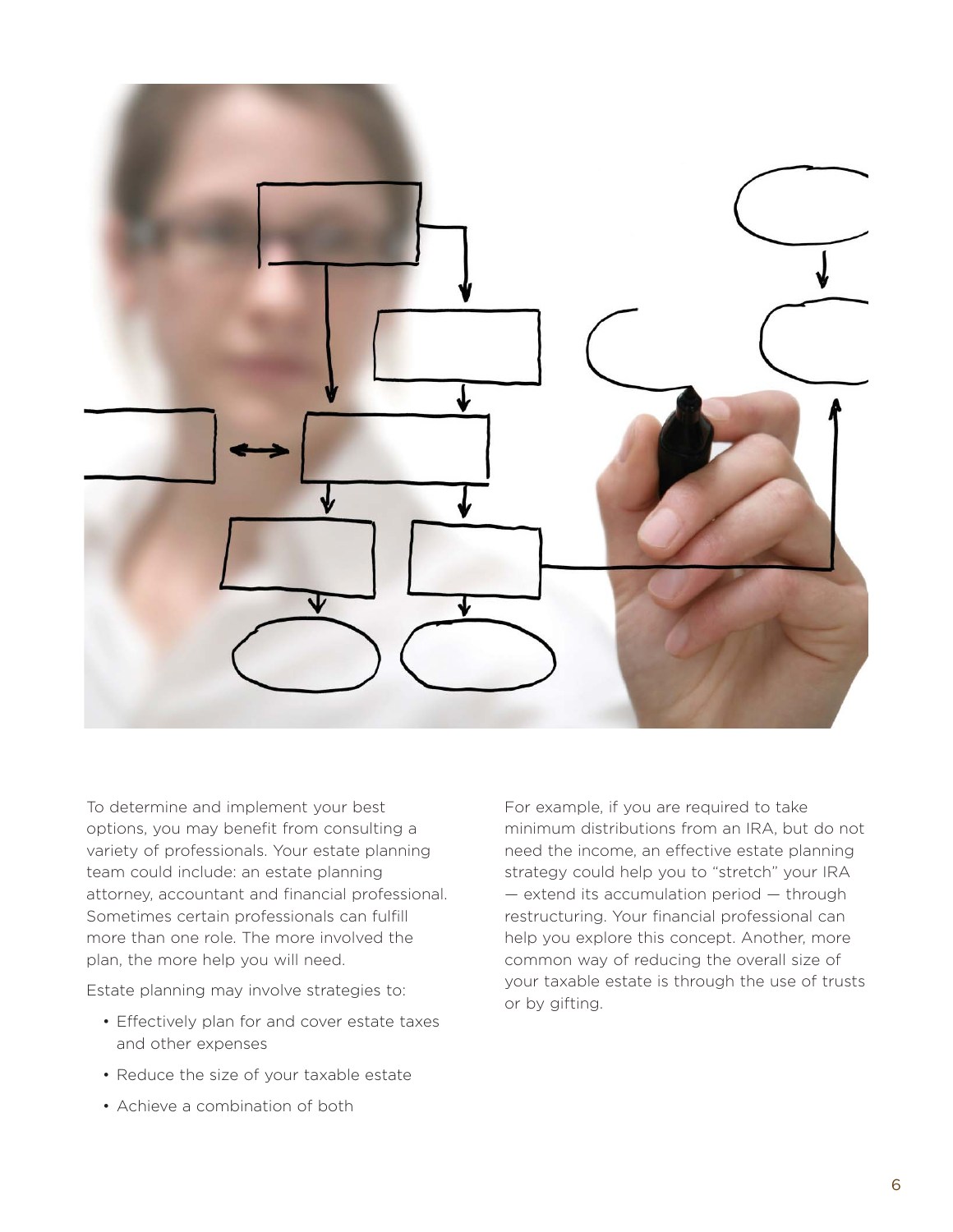## **Trusts**

Trusts can help you meet a variety of your wealth transfer goals and avoid some pitfalls. Following are the basics of some common trusts and the estate planning issues they can help address.

#### **Credit Shelter Trusts**

"B trust," "bypass trust," "Credit Shelter Trust," "family trust" — by any name, most planners are familiar with this tried and true estate planning device. It allows the first member of a wealthy couple who dies to direct assets equal to his or her estate-tax exemption to a trust for the survivor's benefit. When properly structured, the trust shields assets from being included in the estate of the surviving spouse, potentially reducing the estate tax incurred at the second death.

As a result of the Tax Relief, Unemployment Insurance Reauthorization, and Job Creation Act of 2010 (the "Act"), any unused federal estate tax exemption at the first spouse's death is portable to the surviving spouse. The second spouse to die can now add the unused exemption to his or her own exemption of the deceased spouse, automatically creating a similar tax benefit a Credit Shelter Trust is designed for.

On top of that, with portability the survivor has complete control over all the assets the couple enjoyed together, as contrasted to a Credit Shelter Trust, which limits control based upon the terms of the trust.

However, the future of portability remains uncertain. The 2010 Tax Relief Act was implemented as a temporary compromise, and expires at the end of 2012.

Another important consideration in deciding whether or not to implement a Credit Shelter Trust or rely on portability is that any appreciation on the assets in a Credit Shelter Trust will escape possible estate taxation in the surviving spouse's estate.

Credit Shelter Trust assets may be specifically directed towards the decedent's intended heirs as opposed to portability which leaves the ultimate decision as to who inherits the family wealth in the hands of the surviving spouse. Lastly, the generation-skipping tax allocations are not portable.

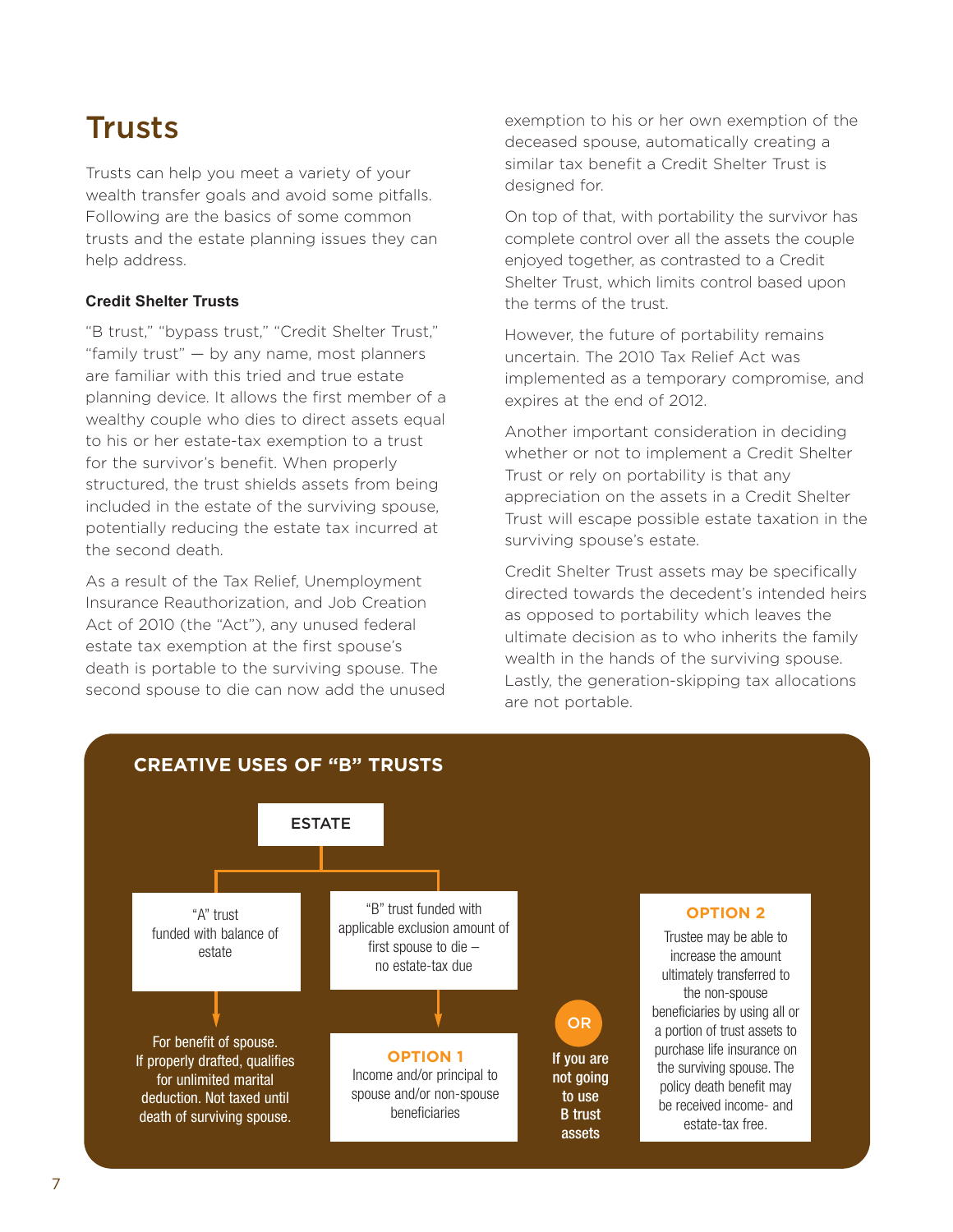#### Qualified Terminable Interest Property Trust (QTIP)

Couples who use an all-to-spouse will and have children may face an extra challenge if the surviving spouse remarries. Imagine that a surviving wife, for instance, brings her deceased husband's assets to a new marriage. What if that couple then establishes a simple spousal will and the wife predeceases her new husband? The first husband's assets are ultimately transferred to her new husband, diluting or even eliminating any inheritance to the children of the first marriage. The issue can become even more complicated if the second marriage produces children as well. The QTIP Trust is one approach to avoiding this potentially complex situation. Through a QTIP Trust, a person can provide for a surviving spouse's lifetime and define the ultimate beneficiaries of the assets upon the death of the spouse. Thus, a couple can take comfort in knowing that they have provided for a surviving spouse while protecting the ultimate interests of the children, regardless of future relationships.

#### Revocable Living Trust

A Revocable Living Trust contains instructions for the management of an individual's assets during the individual's life and in the event of disability. It also, similar to a will, contains instructions for the disposition of the individual's assets after death. You should consult with your attorney for the tax implications of naming yourself versus someone else as trustee of your living trust, as well as for any implications of transferring the titles of your assets to the trust. If properly planned, a living trust can reduce or eliminate the time and possible expense of probate, and retain privacy for the family.

The probate process is public, while transfers through a living trust can remain private. Only assets titled to the trust avoid probate. Consult your estate planning team to find out what will work best for your situation.

#### Irrevocable Life Insurance Trust (ILIT)

If you are planning to use life insurance as a means of funding your estate settlement costs, a properly designed ILIT can remove the death benefit proceeds from your estate for federal estate tax purposes. More on the structure and benefits of an ILIT can be found in the life insurance section of this brochure on page 9.

#### Naming a trustee

An important component of any trust is naming the trustee. Based on the trust and the goals you want to accomplish, you may or may not be advised to name yourself, your spouse or your children as trustees.

Additionally, professional trustees are available to lend expertise and help avoid any potential conflicts of interest.

#### Trustee responsibilities include:

- Implementing the trust's terms
- Distributing or reinvesting any returns
- Providing accounting services for the trust, including:
- Tracking principal and income
- Filing tax returns
- Tracking cost biases
- Arranging payment of any of the trust's debt obligations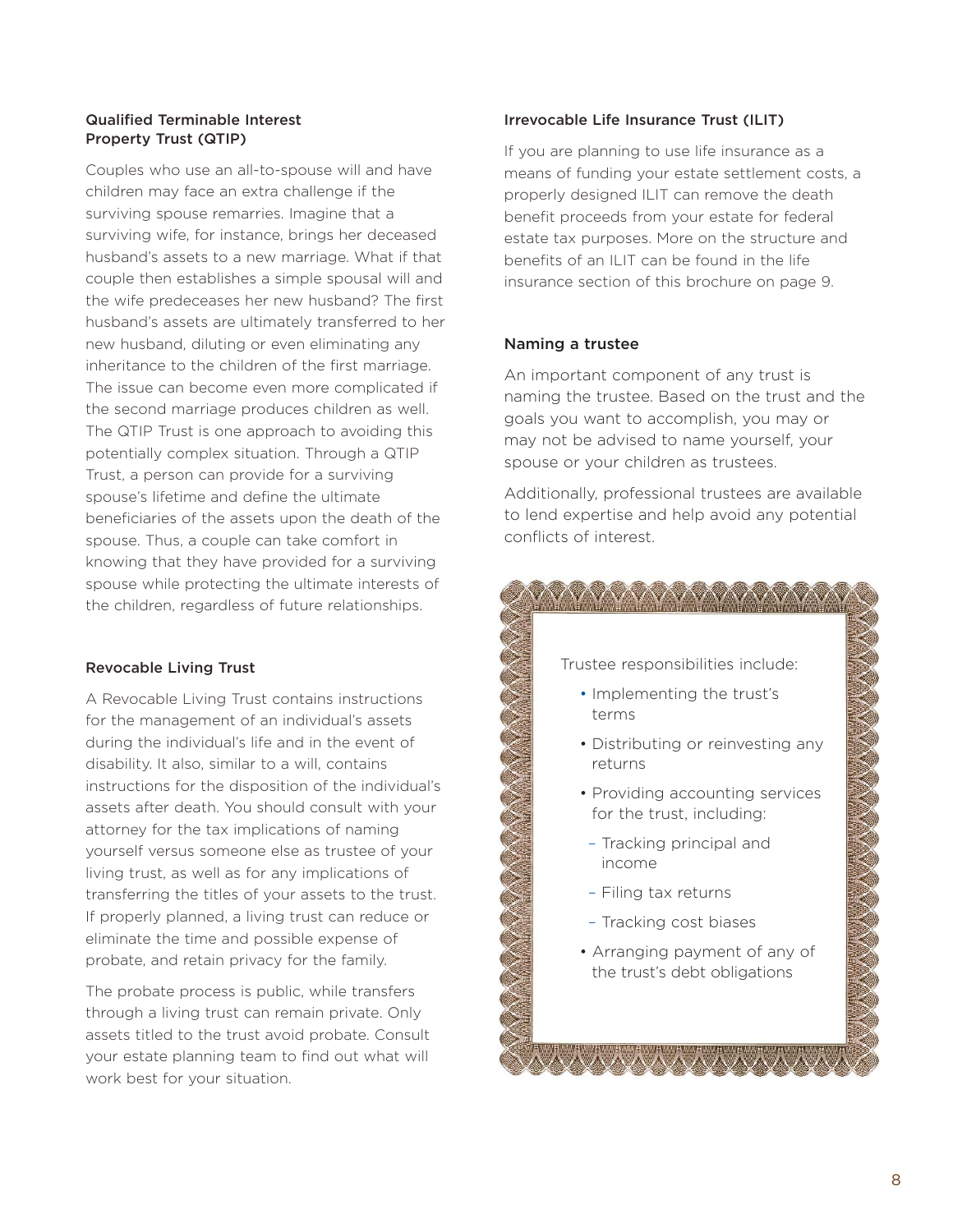## Gifting

Gifting is one mechanism that can be used to reduce the size of an estate. An individual donor can annually gift up to \$13,000 per person, as long as the gift qualifies as a gift of present interest. A present interest gift is one in which the recipient of the gift has all immediate rights to use, possess and enjoy of the property that was gifted. As long as these amounts are not exceeded, no gift tax is payable by the donor. So for example, a husband and wife who want to gift assets totaling \$1.3 million could each gift \$13,000 of assets to each of their five children in one year, resulting in a total gift by them of \$130,000 and repeat this process annually for 10 years ((\$13,000 gift x 5 children x 10 years) for each of the husband and wife). In addition to the annual gift tax exclusion amount, each individual has a lifetime federal gift tax exclusion amount of \$5 million. As long as no individual donee receives more than \$13,000 from an individual donor in a calendar year, no portion of the donor's \$5 million gift tax exclusion is utilized. However, any use of the applicable exclusion amount during life reduces the applicable exclusion amount available at death. Therefore, if a person makes a lifetime gift of \$1 million, that person's applicable exclusion amount at death is reduced by the same \$1 million (i.e. it would be reduced to \$4 million if the death occurred in 2011 or 2012).

## The role of life insurance

Life insurance is a popular and effective tool in helping to meet estate planning goals. Due to the tax-advantaged status of life insurance, it can be an ideal way to fund estate taxes. You use a portion of your assets to pay your life insurance premiums, purchasing death benefit coverage.

When you die, the death benefit is generally paid to beneficiaries income-tax free. The proceeds can then be used to pay your estatetax bill and other expenses. When compared to other funding options, such as borrowing or liquidating high-yielding assets, life insurance can be an extremely cost-effective means of funding estate expenses.

The death benefit guarantee is based on the claims-paying ability of the issuing company.

Like all components of your estate plan, there are special considerations for your life insurance choice. If you are the owner of the policy, the death benefit will be included in your estate for federal estate-tax purposes. As a result, life insurance purchases for estate planning are typically made through an Irrevocable Life Insurance Trust (ILIT).

The ILIT is the owner and the beneficiary of the life insurance policy. You make gifts to the ILIT to cover the premium costs. The ILIT then purchases the insurance. Since a properlydrafted ILIT is not part of your federal taxable estate, the death benefit proceeds are generally received free of both income and estate taxes. There may be federal gift-tax consequences associated with the funding of an ILIT.

In addition, gifts made to the trust to cover premium payments reduce the value of your taxable estate, and any accumulation of the life insurance account value occurs outside the estate, as well.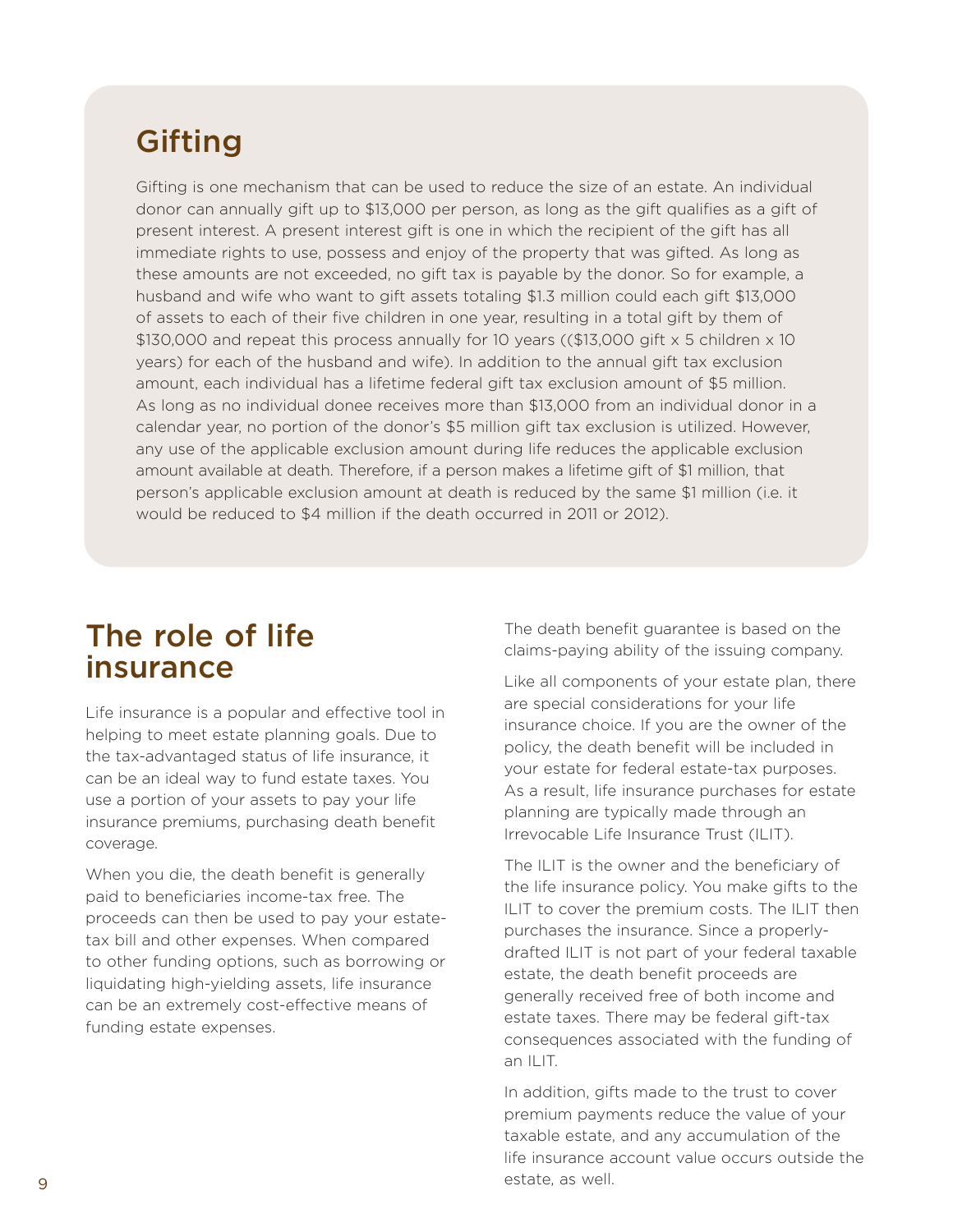

A Survivorship Access Trust (SAT) is an Irrevocable Life Insurance Trust that owns a survivorship life insurance policy among its assets. The trust is drafted to allow one insured to access the policy's cash value, without causing the death benefit to be included in the estate of either insured. Through a properlydrafted SAT, the trustee can be authorized to make distributions of trust income and principal to one of the insureds who is the beneficiary of the SAT. At the death of the second insured, the SAT receives the death benefit proceeds income and estate-tax free.

Both loans and withdrawals from a permanent life insurance policy may be subject to penalties and fees and, along with any accrued loan interest, will reduce the policy's account value and death benefit. Assuming a policy is not a Modified Endowment Contract (MEC), withdrawals are taxed only to the extent that they exceed the policyowner's cost basis in the policy and usually loans are free from current federal taxation.

A policy loan could result in tax consequences if the policy lapses or is surrendered while a loan is outstanding. Distributions from MECs are subject to federal income tax to the extent of the gain in the policy and taxable distributions are subject to a 10% additional tax prior to age 59<sup>1/2</sup>, with certain exceptions. A MEC occurs when funding for the policy in relation to the death benefit exceeds federal guidelines for life insurance.

Single-Life Access Trusts allow a non-insured spouse beneficiary to enjoy access to a singlelife policy insuring their spouse, without causing inclusion of the death benefit in the estate of either.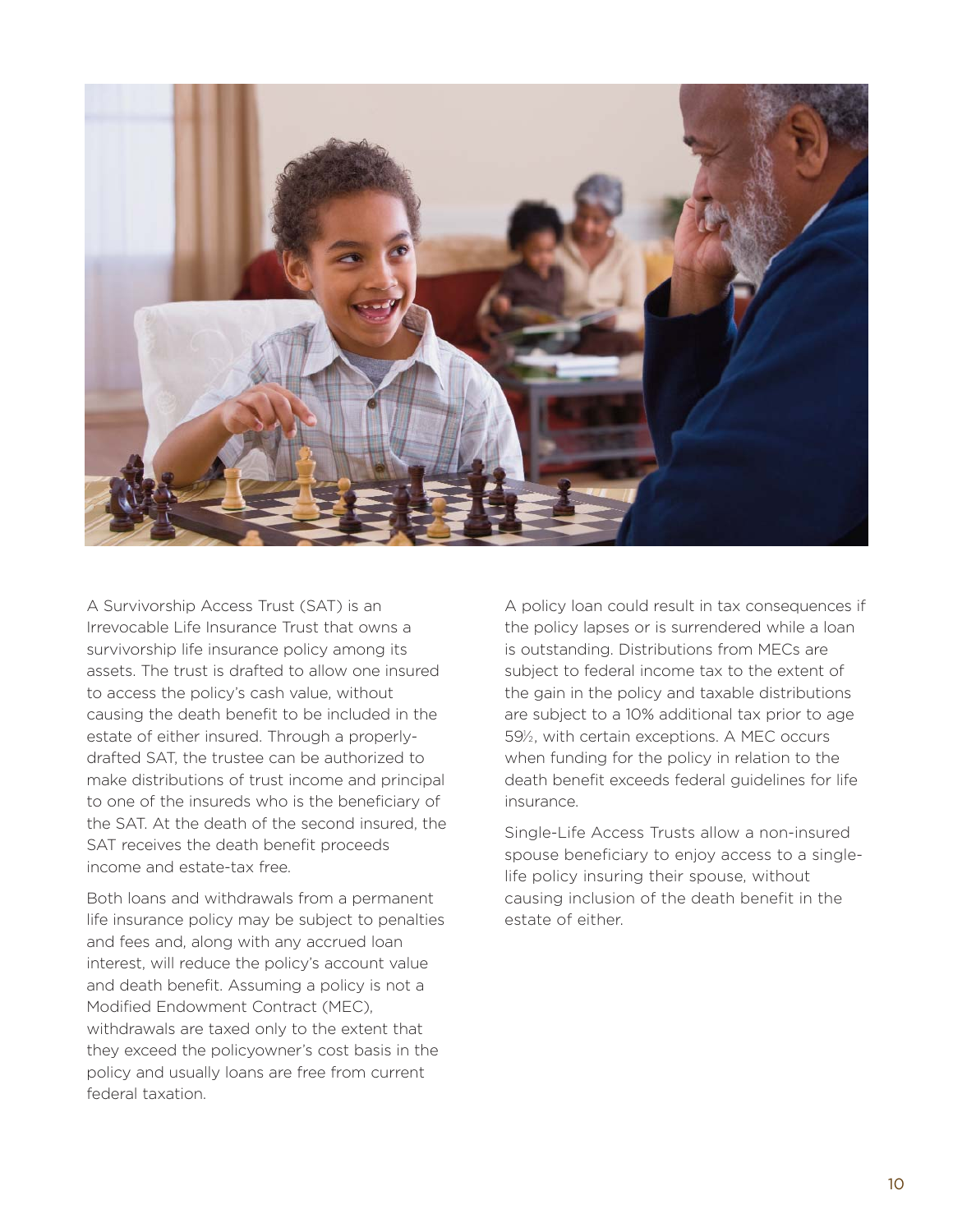

## Plan your plan

It is important to ensure that your goals and strategies are properly aligned in order to make your estate plan effective.

To create an effective estate plan, you must first work with your tax and legal professionals to organize your affairs and be sure your plan will cover all the bases before you implement it. This "planning the plan" will help you ensure that your goals and strategies are properly aligned. A high-level "to do" list for estate planning should include:

- Identification of assets and assembly of all related paperwork: titles, recent statements and tax filings, etc.
- Assembly of any necessary professionals
- Last will and testament
- Living will
- Health care power of attorney
- Durable power of attorney
- Review of potential trust strategies
- Identification of:
	- Estate value and asset types (liquidity analysis)
	- Retirement needs
	- Estate tax liability and funding source
- Analysis of estate transfer goals
- Implementation

By looking at all these aspects of estate planning, with the assistance of your tax and legal professionals you can more confidently implement a plan that works toward achieving your unique goals.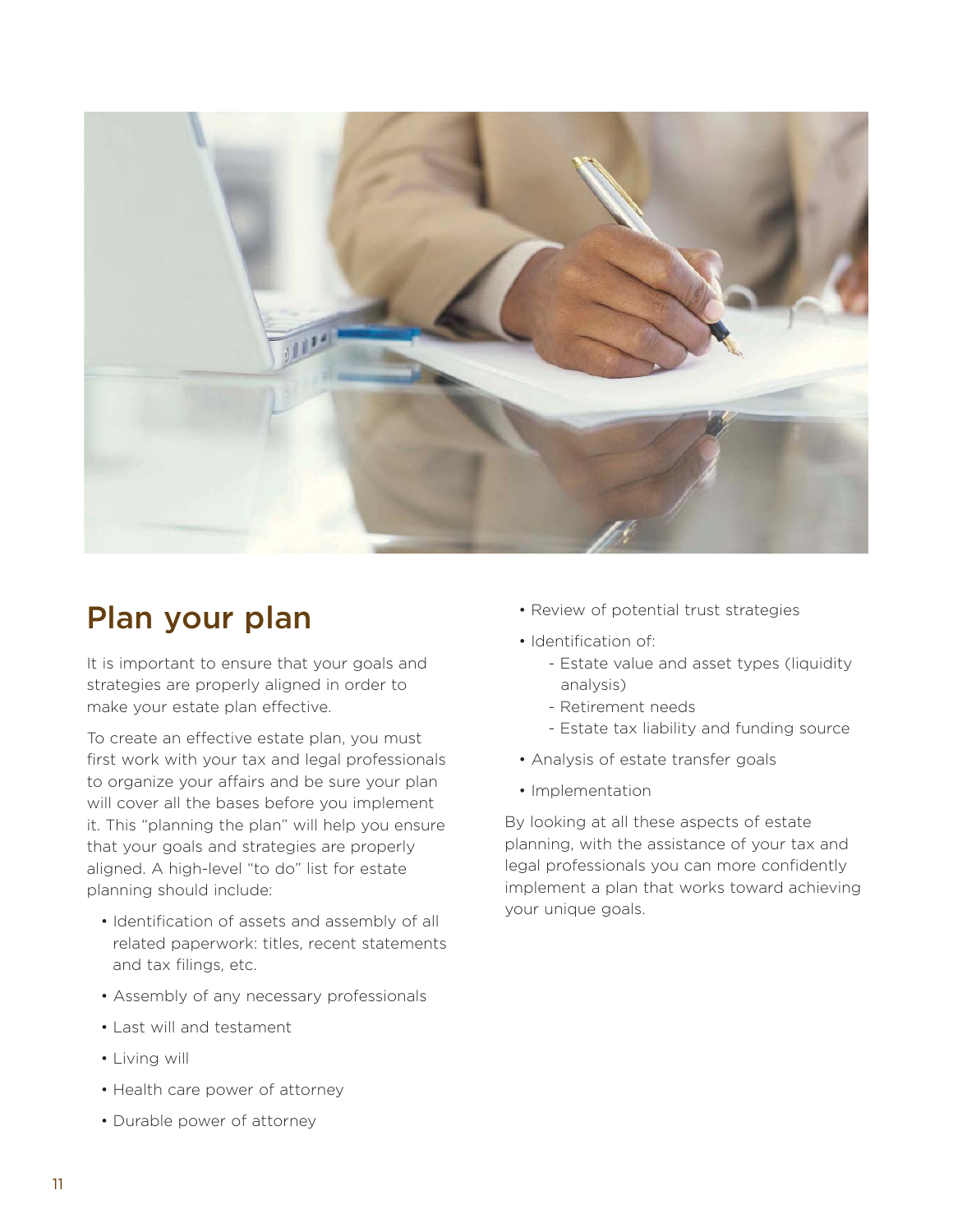#### A note on community property states

Several states operate under community property laws. Since community property laws affect the ownership of assets, living  $-$  or having lived  $-$  in a community property state will come into play in your estate planning process.

In community property states, ownership of a married couple's assets is defined based on how and when the assets were obtained. Generally:

- Assets obtained prior to marriage are owned as separate property by the spouse who obtained them
- Assets obtained by gift or inheritance during marriage belong to the person who received them
- Other assets obtained during marriage are owned equally by each spouse, regardless of who obtained them

The rules of community property are extremely important when calculating estate tax liability. When a person living in a community property state dies, that person's estate consists of 100% of his or her separate property and 50% of the value of assets owned as community property.

If desired, many community property states allow husbands and wives to enter into agreements that transfer property from individual or community ownership to the other.

Your financial professional can let you know which are currently community property states. If you are a community property resident, as in most estate planning situations, professional advice can help you achieve your goals within your individual circumstances.

#### Not a "one and done" situation

Estate planning is not something you can do once and then forget about. Your life can change, tax laws change, and tomorrow's needs may not be the same as today's. Your estate plan is too important to simply sit back and watch it become obsolete. It is a good idea to conduct an annual review of your entire plan with any professionals you have involved.

However, certain events may cause you to revisit your plan more frequently. Such things include:

- Significant increase or decrease in estate value
- Birth or death of a family member
- Marriage or divorce
- Change in job or job status if you are not yet retired

Proper estate planning will be flexible enough to be able to adjust to change, but it is important that you review your plan regularly to identify what and when any action may need to be taken.

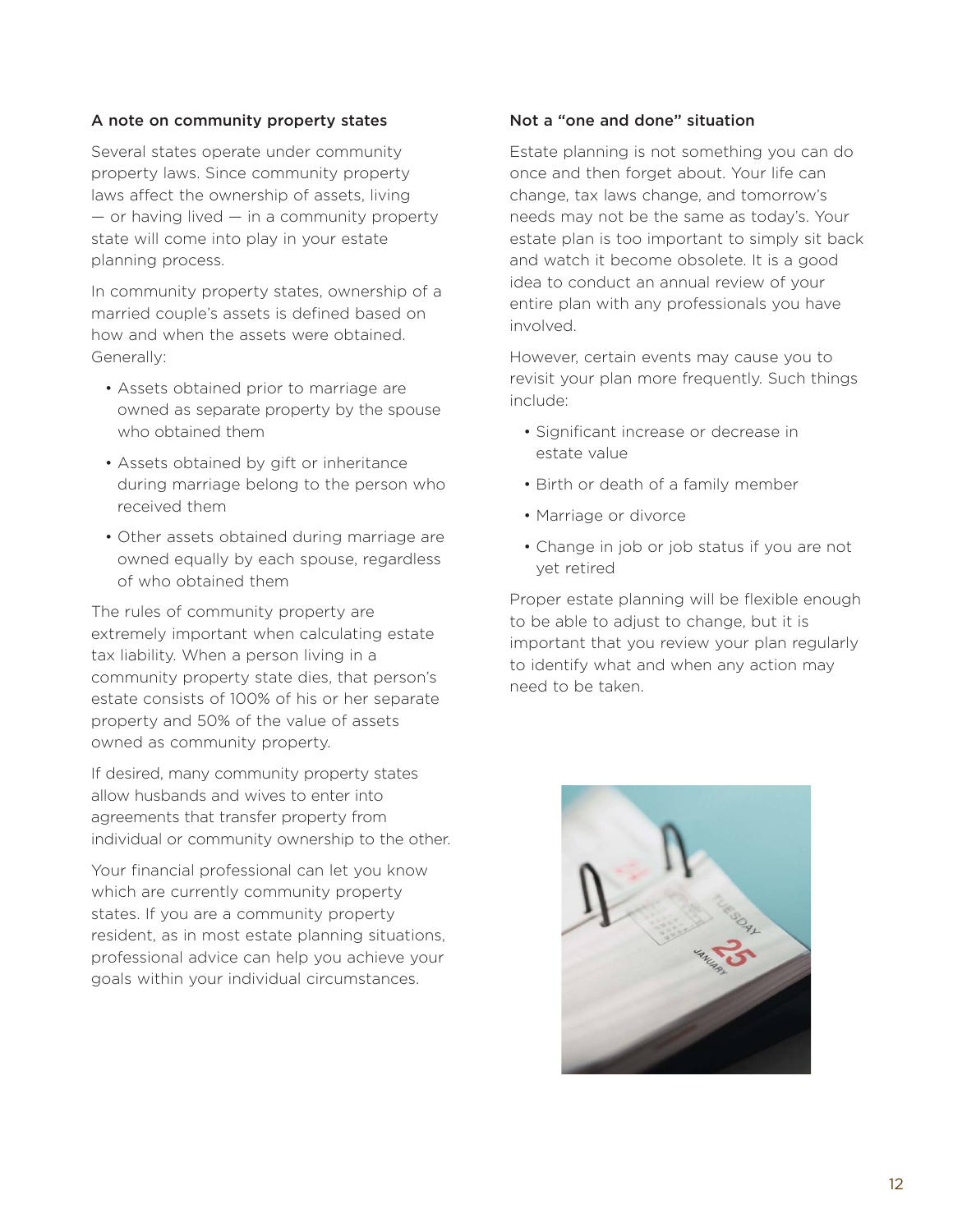# **Glossary**

| Applicable<br><b>Exclusion Amount:</b>                                   | The value of an estate that the federal government allows to be<br>transferred without federal estate/gift taxes. Estates/gifts valued above<br>the applicable exclusion amount are subject to transfer taxes.                                                                                                                              |
|--------------------------------------------------------------------------|---------------------------------------------------------------------------------------------------------------------------------------------------------------------------------------------------------------------------------------------------------------------------------------------------------------------------------------------|
| Community<br><b>Property Laws:</b>                                       | Define the ownership of assets between husband and wife based on how<br>and when the assets were obtained. Generally, assets obtained before<br>marriage are owned as separate property by the individual. Assets<br>obtained during marriage, except by gift or inheritance, are owned equally<br>by the two. Effective in several states. |
| <b>Credit Shelter Trust:</b>                                             | Legal document designed to receive one spouse's applicable exclusion<br>amount at death and remove the value from the surviving spouse's estate.                                                                                                                                                                                            |
| <b>Durable Power of</b><br>Attorney:                                     | Document authorizing someone you select to act on your behalf, even<br>if you become incapacitated.                                                                                                                                                                                                                                         |
| Executor:                                                                | Person and/or corporation named to execute the terms of a will.                                                                                                                                                                                                                                                                             |
| <b>Gift and Generation</b><br><b>Skipping Transfer</b><br>Taxes:         | Gifts by an individual above a certain amount are subject to a federal gift<br>tax. If the gift is to an individual more than one generation removed, it may<br>also be subject to the generation-skipping transfer tax. Gifts by couples<br>can be combined to essentially double the annual gift exclusion.                               |
| <b>Health Care Power of</b><br><b>Attorney or Proxy:</b>                 | Person legally empowered to make decisions regarding your medical care<br>should you be unable to.                                                                                                                                                                                                                                          |
| <b>Irrevocable Life</b><br>Insurance Trust (ILIT):                       | An irrevocable trust that owns life insurance, thus removing proceeds from<br>the insured's estate.                                                                                                                                                                                                                                         |
| Living Will:                                                             | Legal document that states your preferences for life prolonging medical<br>treatment should you become incapacitated.                                                                                                                                                                                                                       |
| <b>Probate Court:</b>                                                    | Legal proceeding for assigning and/or validating the distribution of a<br>deceased person's assets.                                                                                                                                                                                                                                         |
| <b>Qualified Terminable</b><br><b>Interest Property</b><br>Trust (QTIP): | A Qualified Terminable Interest Property Trust is a Marital Trust that<br>allows someone to provide for a surviving spouse while protecting the<br>inheritance interests of children.                                                                                                                                                       |
| <b>Revocable Living Trust:</b>                                           | Legal document that can help distribute certain assets without going<br>through the full probate process.                                                                                                                                                                                                                                   |
| Survivorship<br><b>Access Trust:</b>                                     | An Irrevocable Life Insurance Trust that owns a survivorship life insurance<br>policy among its assets. The trust is drafted to allow one insured to access<br>the policy's cash value, without causing the death benefit to be included in<br>the estate of either insured.                                                                |
| <b>Unlimited Marital</b><br>Deduction:                                   | The unlimited marital deduction allows for estate-tax free transfer of any<br>size estate from one spouse to another upon death, assuming both are<br>citizens of the United States.                                                                                                                                                        |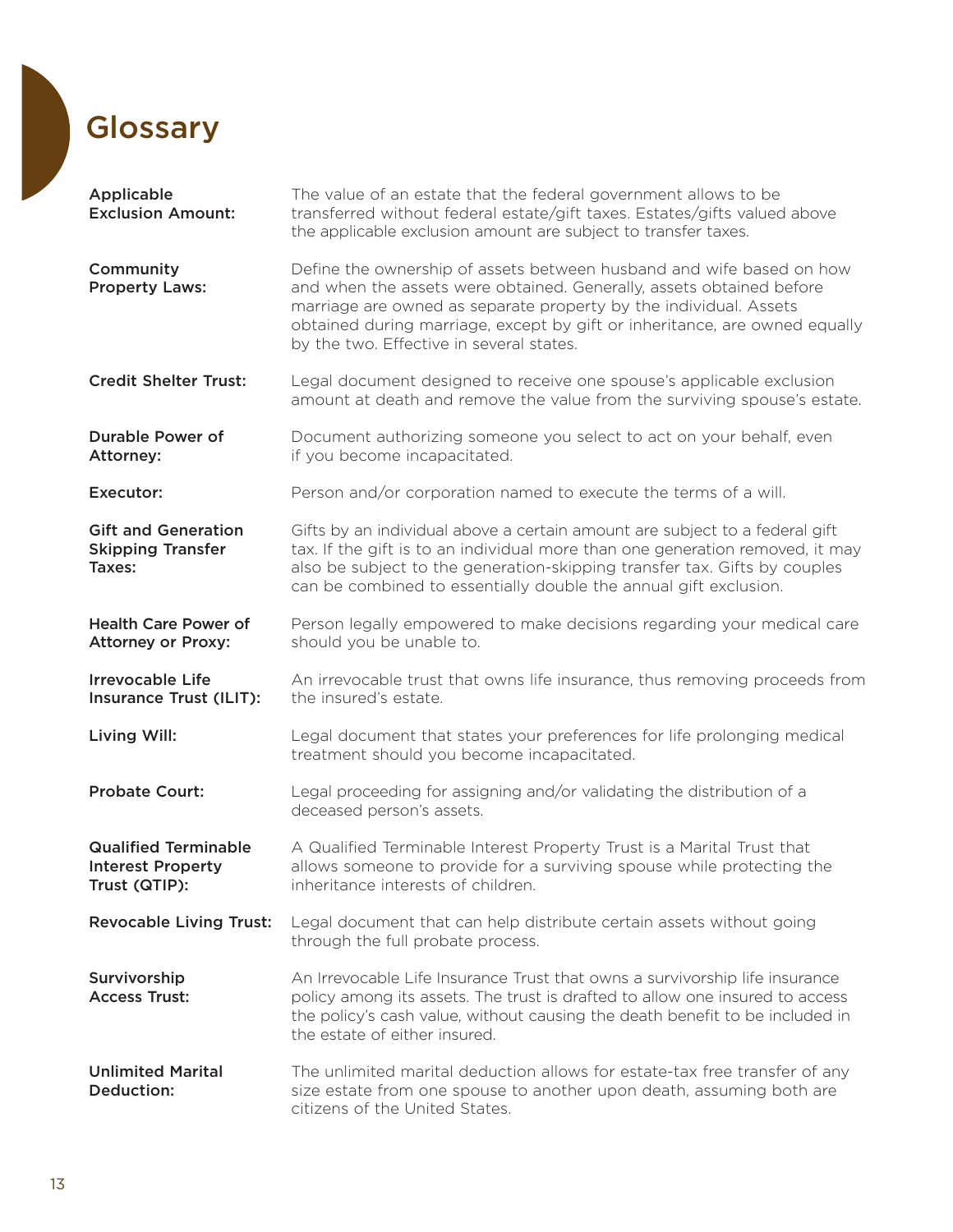**The Tax Relief, Unemployment Insurance Reauthorization, and Job Creation Act of 2010 (the "Act")** The Tax Relief, Unemployment Insurance Reauthorization, and Job Creation Act of 2010 (the "Act") reinstated the federal estate tax and generation-skipping taxes and reunified the estate and gift tax basic exclusion amount. Under the Act, estate, gift, and generation-skipping transfers are taxed at a maximum rate of 35%. The individual basic exclusion amount for estate, gift and generation-skipping transfers is \$5 million, subject to an inflation adjustment in 2012. An individual's basic exclusion amount for estate tax purposes may be increased by the unused basic exclusion amount of a deceased spouse. The Act expires at the end of 2012, at which time the estate, gift and generation-skipping transfer tax exemptions will be reduced to \$1 million (the generation-skipping tax exemption is indexed) and the maximum rates will be increased to 55%. The uncertainty regarding how the Act might be modified, underscores the importance of seeking guidance from a qualified advisor to help ensure that your estate plan adequately addresses your needs and those of your beneficiaries under all possible scenarios.